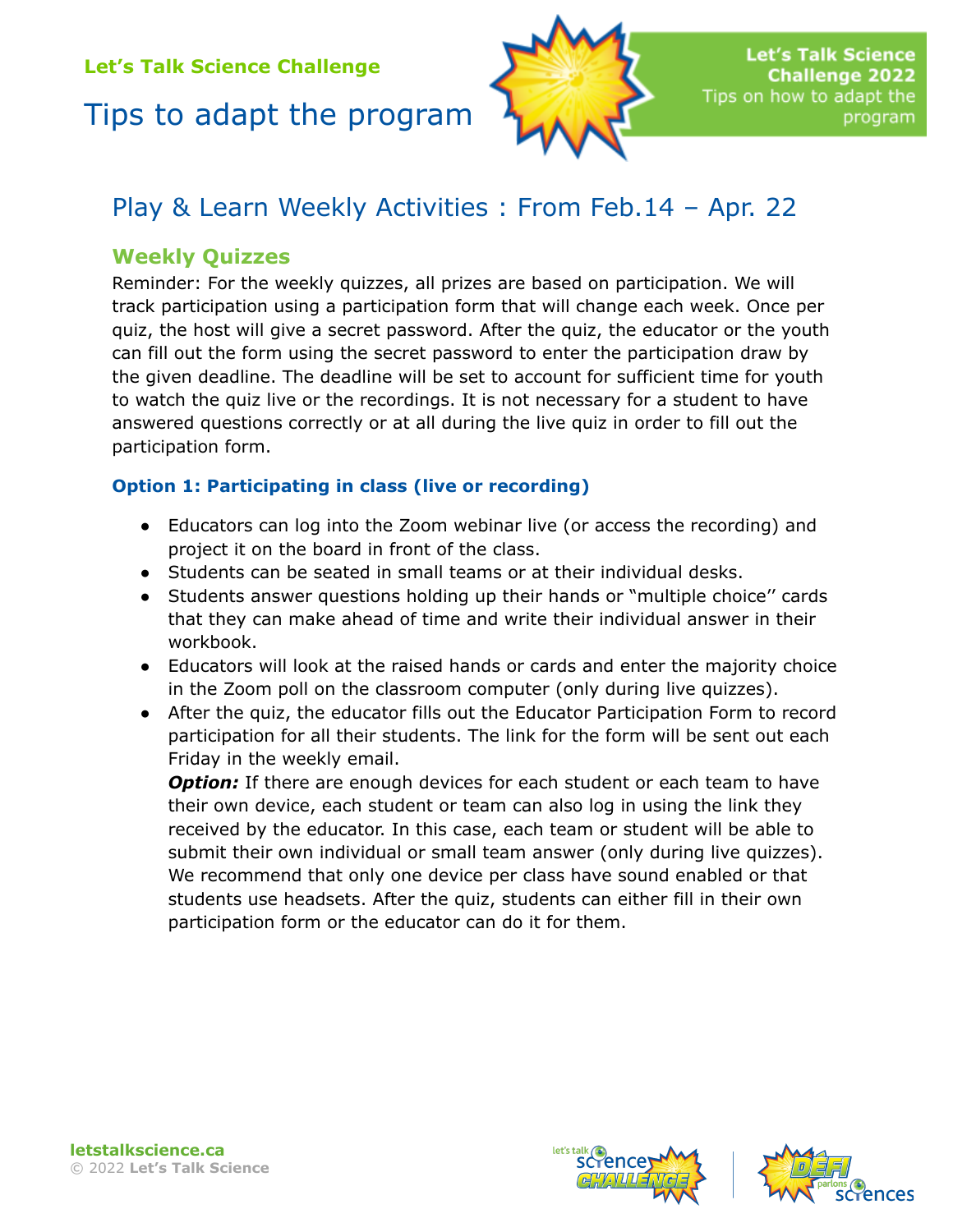# Tips to adapt the program



#### **Option 2: Participating at home**

● Each student logs into Zoom using the link shared by the educator (live or recorded).

*Option:* students may consult with teammates on a separate platform of their choice (Messenger, Facetime, phone, etc.), either by chatting or even screen sharing. Note that these arrangements must be made by the students – the Zoom call set up by Let's Talk Science doesn't have communication between teammates built into it.

- Students submit their own answers on their devices.
- After the quiz, students record their participation using the secret password through the Student Participation Form that will be sent out to the educator through the weekly email each Friday.

## **Design & Build Challenges**

All options for the Design and Build Challenges can work either for a classroom setting or at home.

Please note that the material list (available on the Let's Talk Science [Challenge](https://wke.lt/w/s/ZX7pT7) 2022 [Wakelet](https://wke.lt/w/s/ZX7pT7) page) is only a suggestion. Students can always use their creativity to build their prototypes. Also students can stop their Design and Build process at the first stage, there is no need to complete the activity. If you're not familiar with the Design and Build process, we encourage you to read this article on our [website](https://letstalkscience.ca/educational-resources/backgrounders/design-build-process).

*Reminder:* For the weekly Design and Build Challenges, all prizes are based on participation. Participation is based on video submissions. It doesn't matter if they completed the challenge or not. Furthermore, we won't judge the quality of submission. Students can add their information (name and email address) with their video to be added on our participation list. Note that name and email address will only be visible by the Let's Talk Science Challenge Team and not by any other participants. If students don't want to include their information or they forgot, we will use the educator information we have to do the draw.

### **Option 1: Participating in small teams**

Divide your class in small groups of maximum 4 students. The team works together to design and build their solution. Once completed, each team records itself presenting their invention and submits the video on Flipgrid.



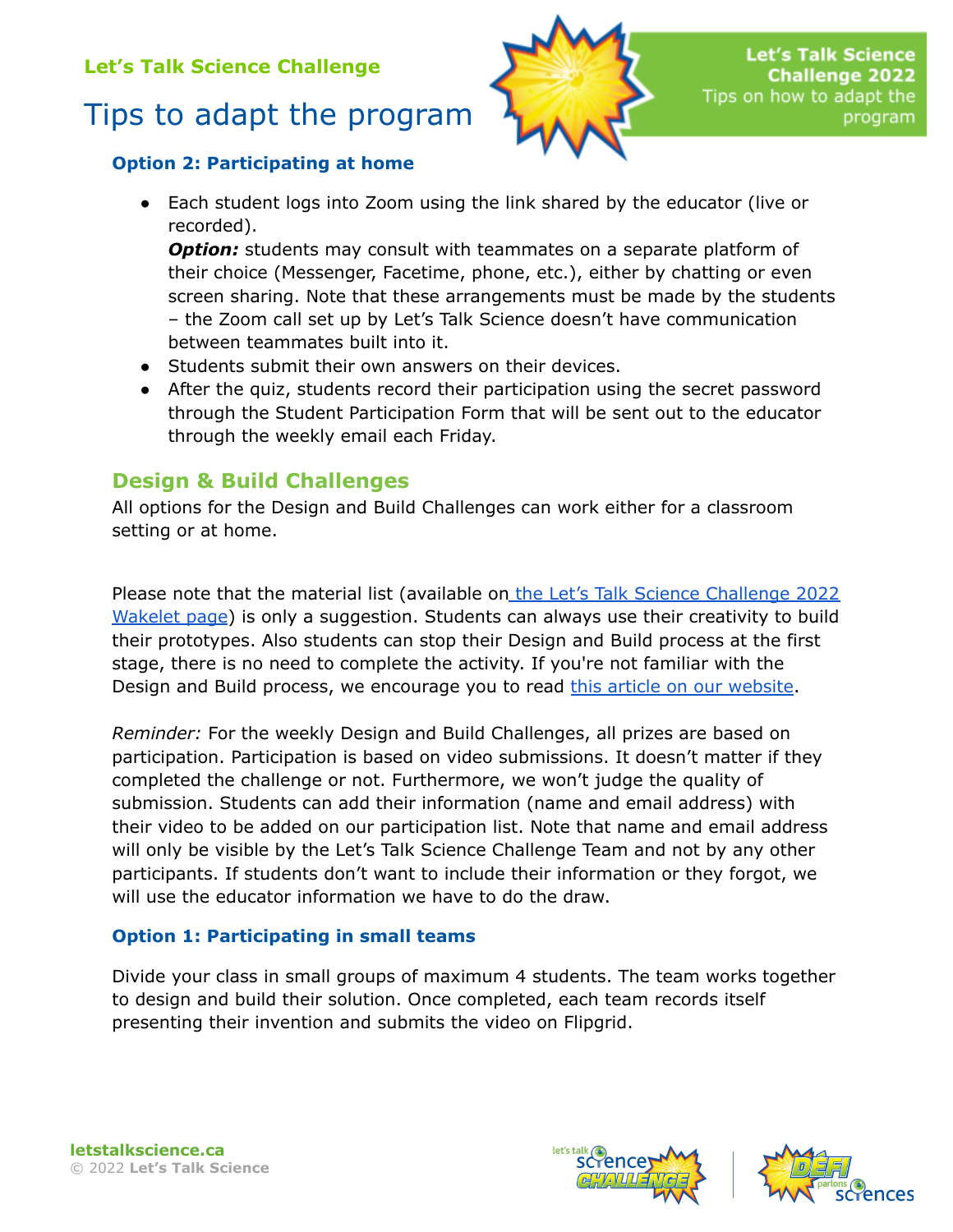# Tips to adapt the program



*Alternative:* In cases where students are not able to share materials, challenge them to come up with a collaborative design on paper or virtually, this can include drawing up "engineering plans". Once the plan is drawn up, assign a "technician" on the team who is in charge of assembling the design, testing it out, and reporting back to the group. Troubleshoot as a group and decide on improvements together. Once the design is finalized, assign a "publicist" and an "actor" to record the video and upload it to Flipgrid.

#### **Option 2 : Participating individually**

Each student works individually to create their own solution. Each student records and submits a video to Flipgrid.

## Final Culminating Events: From Apr. 15 – June 6

### **Final Question and Answer Competition**

During the final event, more emphasis is placed on answers. Youth need to participate live and one youth per team (or each youth, if team participation is not possible) will need a device (computer, tablet or phone). If the students are not physically together, they will need to use another platform to communicate together during the quiz. Other aspects of the final event can be handled similarly to the weekly events.

### **Engineering Challenge and Lorna Collins Spirit Award**

Same process as presented during the weekly Design and Build Challenges. The only difference is that entries will be judged instead of being rewarded only based on participation.

You will receive more information about the Final Culminating Events in April 2022.